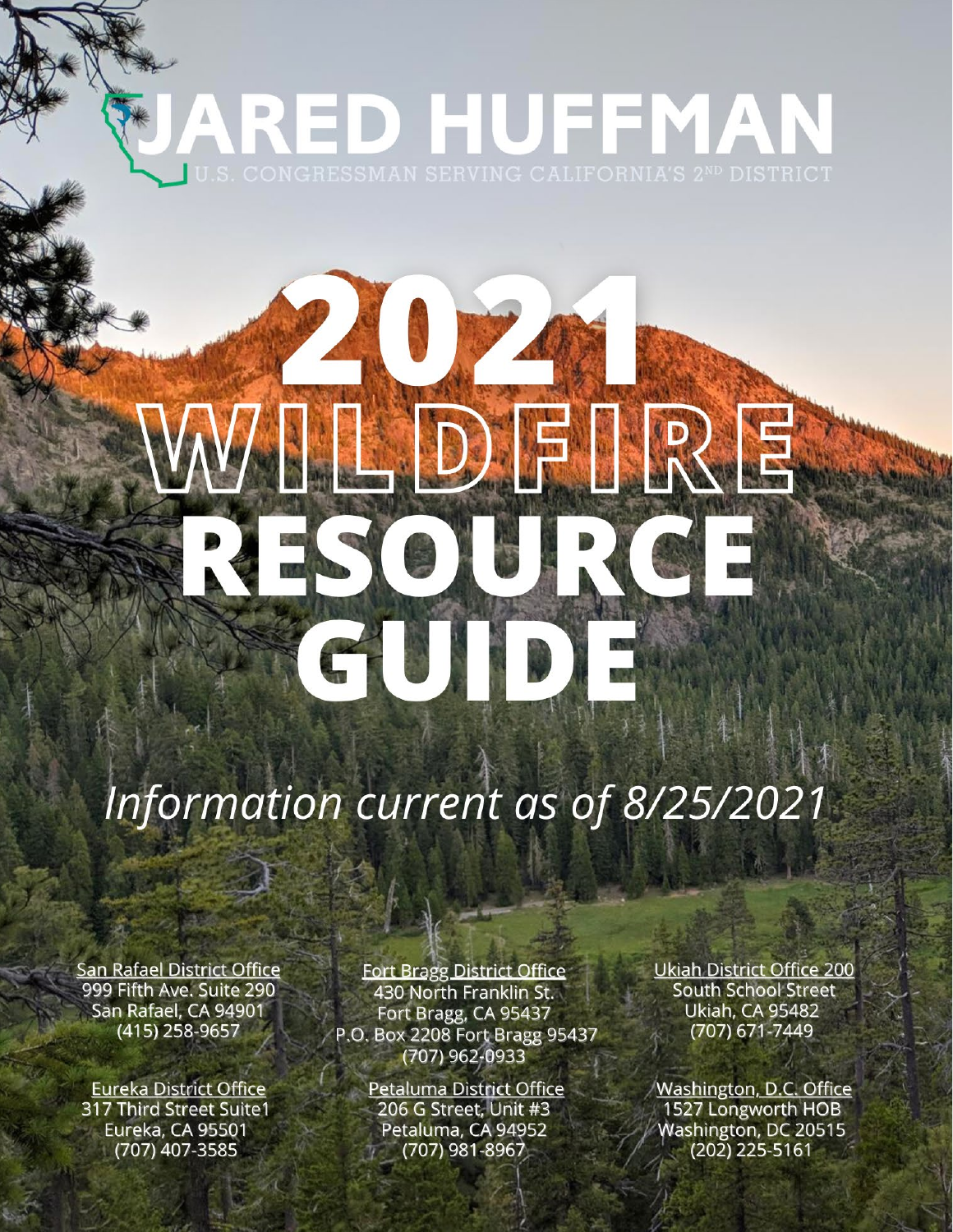# Contents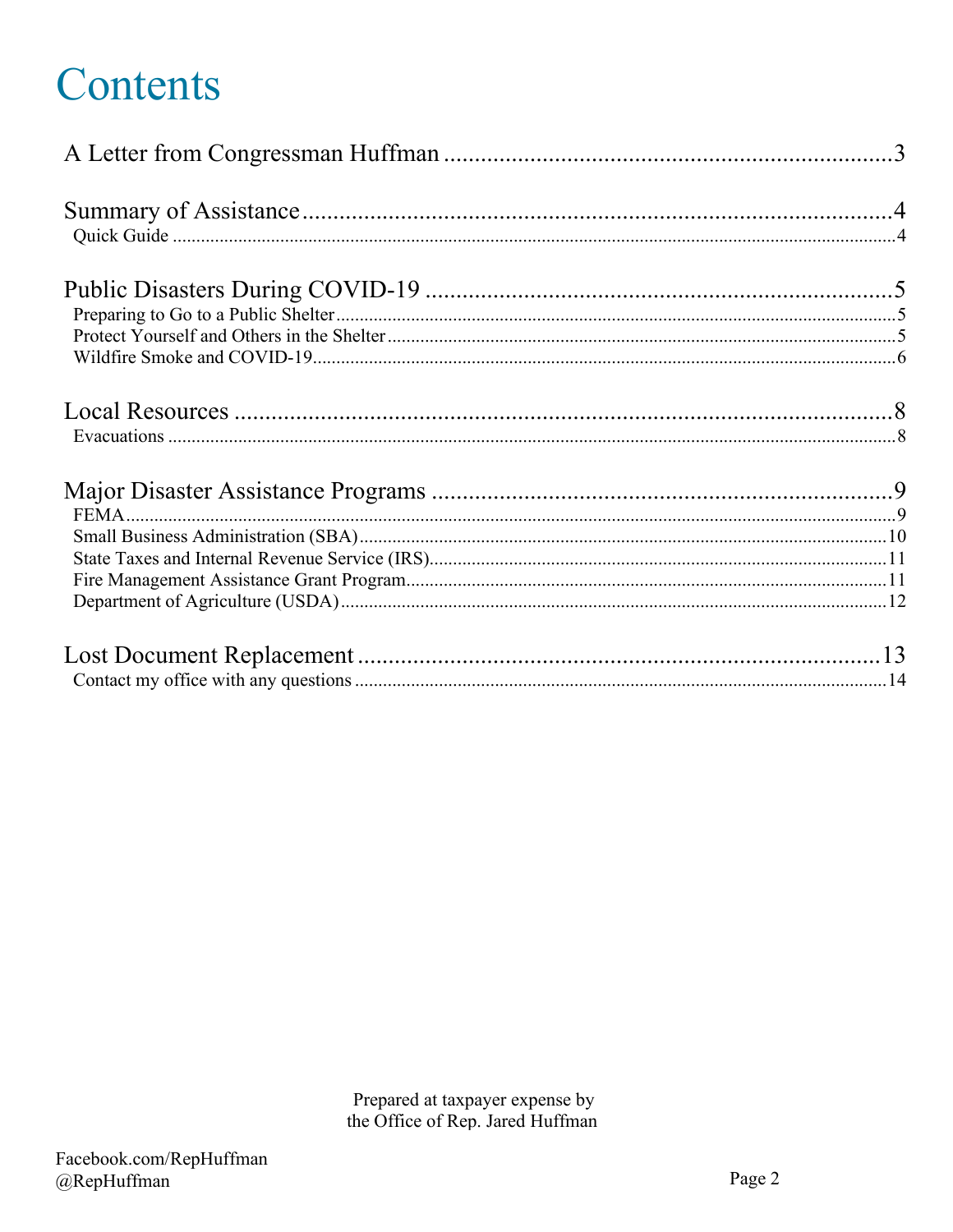

<span id="page-2-0"></span>Dear friends,

My thoughts go out to all who have been affected by the recent firestorms in our region. If there's anything that these wildfires in recent years have proven, it's the impressive strength and resiliency of our communities that continue to make me proud to serve you in Congress.

Wildfires are nothing new to us in California, but over the past two years we have an added threat that requires adapting theway we respond to fires – the COVID-19 pandemic. I want to ensure you have the information and resources needed to safely navigate this fire in the face of a deadly pandemic.

I remain grateful for the first responders, the thousands of people who have answered the call to protect homes and save lives, and the thousands more who volunteer and serve in affected communities; all while following new protocols. As these efforts continue, my office is here to help you navigate the available government recovery programs and services.

- If you need help replace missing Social Security cards, passports, other federal documents, or lost or damaged medals for veterans—call us.
- If you are looking for your mail—we can help.
- If you are a farmer, rancher, vineyard owner, or other producer, or if you are in another specialized industry that might need targeted assistance—please don't hesitate to ask.

#### Most importantly: If you aren't sure where to go to solve your issues, please call one of my district [offices.](https://huffman.house.gov/contact/offices) If we aren't the right place to get you what you need, my staff will guide you to the state and local resources too.

My staff and I are here to help—indeed, we are eager to help—in any way we can. We are here for the long haul. As your representative, I will work with my colleagues and government partners to make sure that rebuilding efforts in California are fully supported, just as that support must be there for all the other communities around the country who are dealing with natural disasters.

Sincerely, JARED HUFFMAN

Member of Congress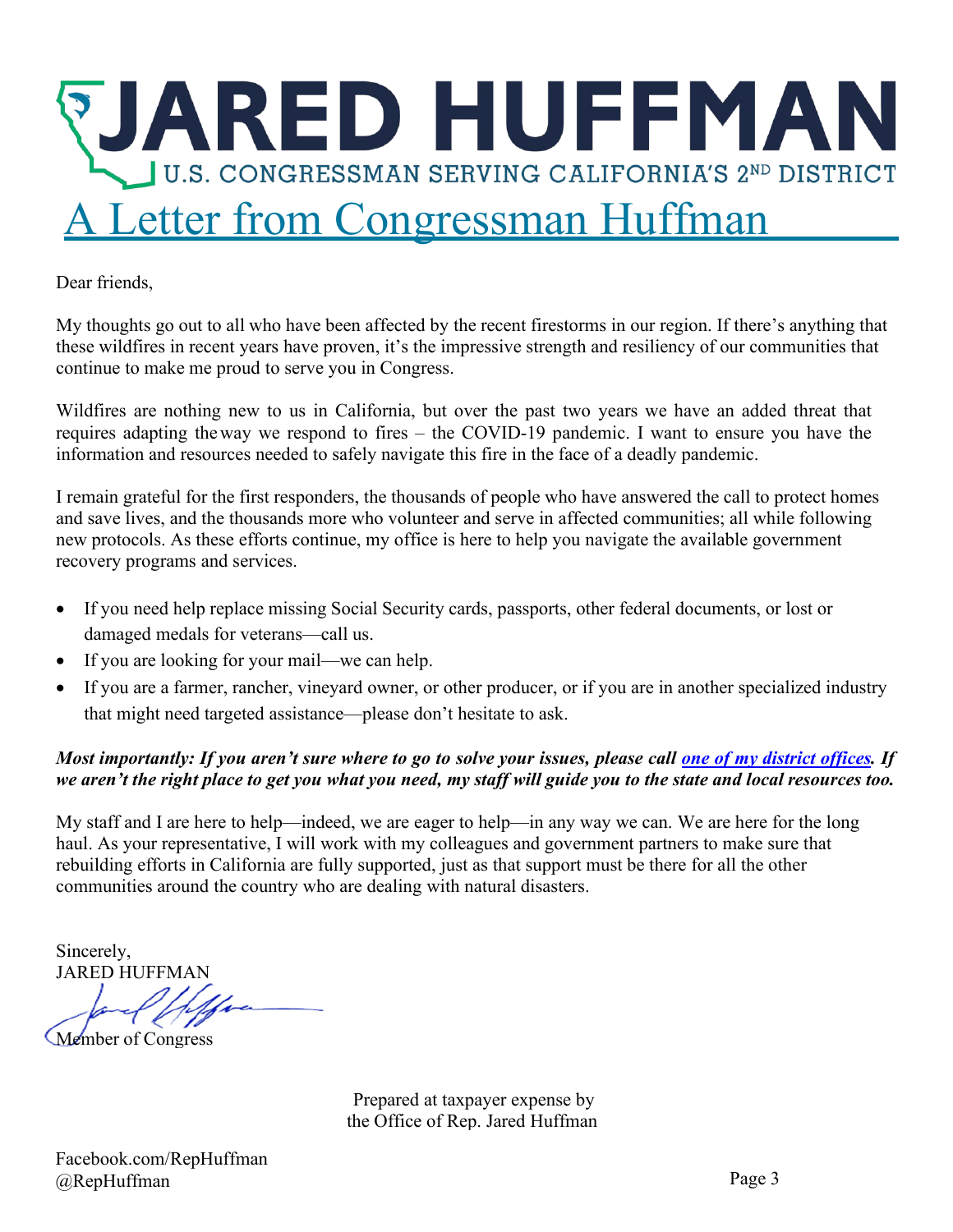# <span id="page-3-1"></span><span id="page-3-0"></span>Summary of Assistance

### **Quick Guide**

Summary (see page pp. 9-13 for more details)

**Road Closures:** Updated information on road closures county-by-county can be found [here](https://511.org/alerts/critical) and [here.](https://roads.dot.ca.gov/)

**FEMA:** Depending on post-disaster conditions and severity, a Major Disaster Declaration may be established for any Northern California counties affected by wildfires. If you are affected by the fires that have this designation, please start by registering at [www.disasterassistance.gov](http://www.disasterassistance.gov/) so that you can get the help you need. If you have a speech disability or hearing loss and use TTY, call 1-800-462-7585. Para Español: [www.disasterassistance.gov/es o](http://www.disasterassistance.gov/es) llame al 800-621-3362

**Small Business Administration (SBA):** SBA has a separate activation process from other emergency declarations. If that process is initiated, Small Business Administration (SBA) loans will be available for the affected area. These low-interest disaster loans are not just for small businesses. They are available to qualifying businesses of all sizes, private non-profit organizations, homeowners, and renters. SBA disaster loans can be used to repair or replace the following items damaged or destroyed in a declared disaster: real estate, personal property, machinery and equipment, and inventory and business assets. Learn more online: <https://www.sba.gov/funding-programs/disaster-assistance>

**Disaster Unemployment Assistance:** If you have lost a job due to the disaster, or if you are an employer who had to shut down operations, you may be eligible for relief from the State of California, including Unemployment Insurance or extensions on state payroll reports and taxes. You can learn more about disaster related services from the California Employment Development Department at [http://www.edd.ca.gov/About\\_EDD/Disaster\\_Related\\_Services.htm a](http://www.edd.ca.gov/About_EDD/Disaster_Related_Services.htm)nd you can file for unemployment benefits online at [https://edd.ca.gov/Unemployment/UI\\_Online.htm.](https://edd.ca.gov/Unemployment/UI_Online.htm) You can also file by phone, Monday-Friday, 8:00 a.m.-12:00 p.m., by calling 1-800-300-5616 for English or 1-800-326-8937 para Español.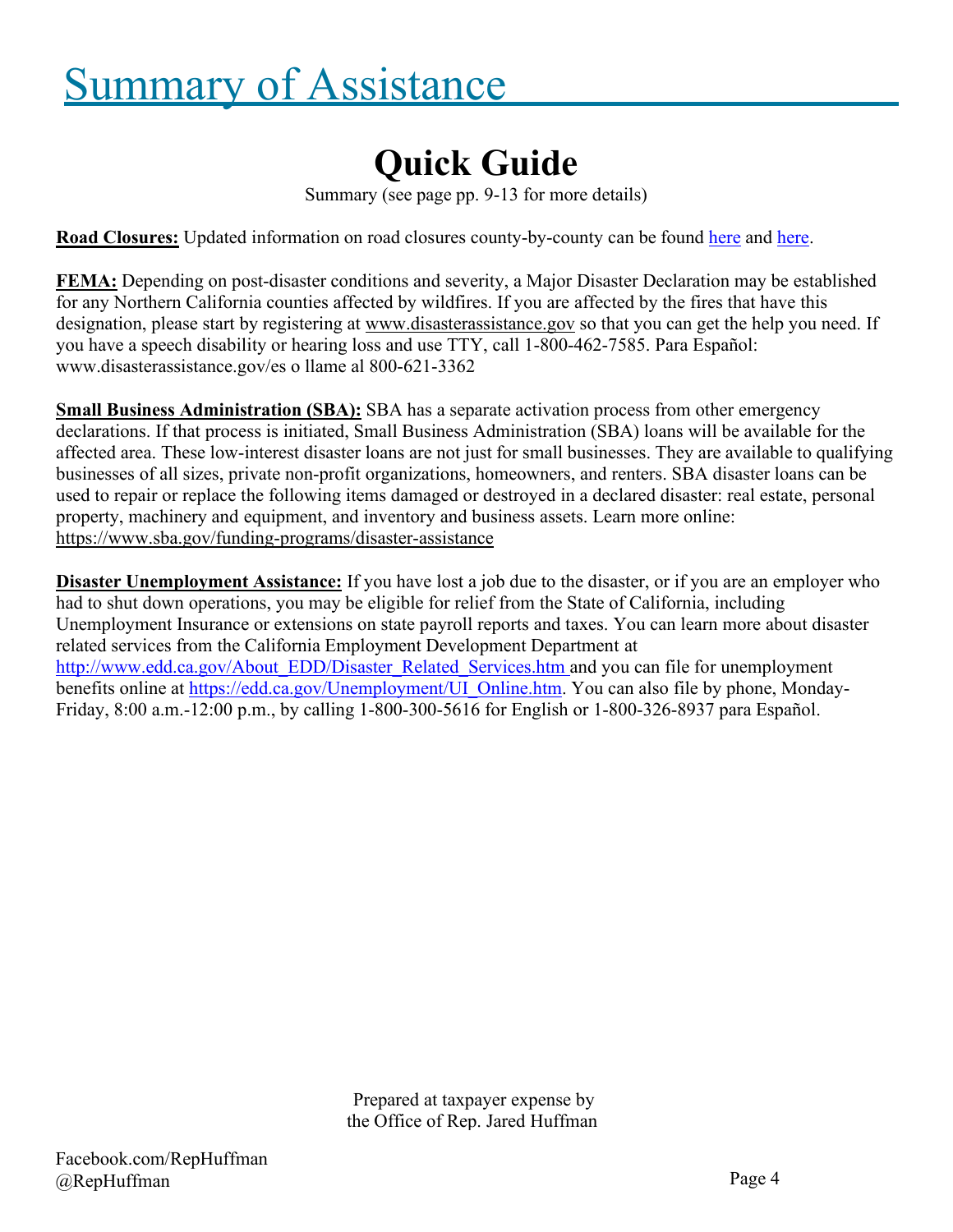# <span id="page-4-0"></span>Public Disasters During COVID-19

### <span id="page-4-1"></span>**Preparing to Go to a Public Shelter**

- If you may need to evacuate, prepare a "go kit" with [personal items](https://www.cdc.gov/cpr/prepareyourhealth/PersonalNeeds.htm) you cannot do without during an emergency. Include items that can help protect you and others from COVID-19, such as hand sanitizer with at least 60% alcohol, bar or liquid soap, disinfectant wipes (if available) and at least two masks for each person. Masks should not be used by children under the age of 2. They also should not be used by people having trouble breathing, or who are unconscious, incapacitated, or unable to remove the mask without assistance.
- [Make a plan and prepare a disaster kit for your pets.](https://www.cdc.gov/healthypets/emergencies/index.html) Find out if your disaster shelter will accept pets. Typically, when shelters accommodate pets, the pets are housed in a separate area from people.
- Find out if your local public shelter is open by checking with your county office of emergency services in case you need to evacuate your home and go there. Your shelter location may be different this year due to the COVID-19 pandemic. Follow guidance from your local public health or emergency management officials on when and where to shelter.
- Follow [safety precautions when using transportation](https://www.cdc.gov/coronavirus/2019-ncov/daily-life-coping/using-transportation.html) to evacuate. If you have to travel away from your community to evacuate, follow [safety precautions for travelers](https://www.cdc.gov/coronavirus/2019-ncov/travelers/travel-during-covid19.html) to protect yourself and others from COVID-19.

## <span id="page-4-2"></span>**Protect Yourself and Others in the Shelter**

- [Practice social distancing.](https://www.cdc.gov/coronavirus/2019-ncov/prevent-getting-sick/social-distancing.html) Stay at least 6 feet from other people outside of your household.
- Follow [CDC COVID-19 preventive actions—](https://www.cdc.gov/coronavirus/2019-ncov/prevent-getting-sick/prevention.html)wash your hands often, cover coughs and sneezes, and follow shelter policies for wearing [masks.](https://www.cdc.gov/coronavirus/2019-ncov/prevent-getting-sick/diy-cloth-face-coverings.html) Avoid sharing food and drink with anyone.
- Follow disaster shelter policies and procedures designed to protect everyone in the shelter.
- Avoid touching high-touch surfaces, such as handrails, as much as possible. [Wash](https://www.cdc.gov/handwashing/when-how-handwashing.html) [hands](https://www.cdc.gov/handwashing/when-how-handwashing.html) with soap and water for at least 20 seconds or use hand sanitizers with at least 60% alcohol immediately after you touch these surfaces.
- Keep your living area in the shelter [clean and disinfect](https://www.cdc.gov/coronavirus/2019-ncov/prevent-getting-sick/disinfecting-your-home.html) frequently-touched items such as toys, cellphones, and other electronics.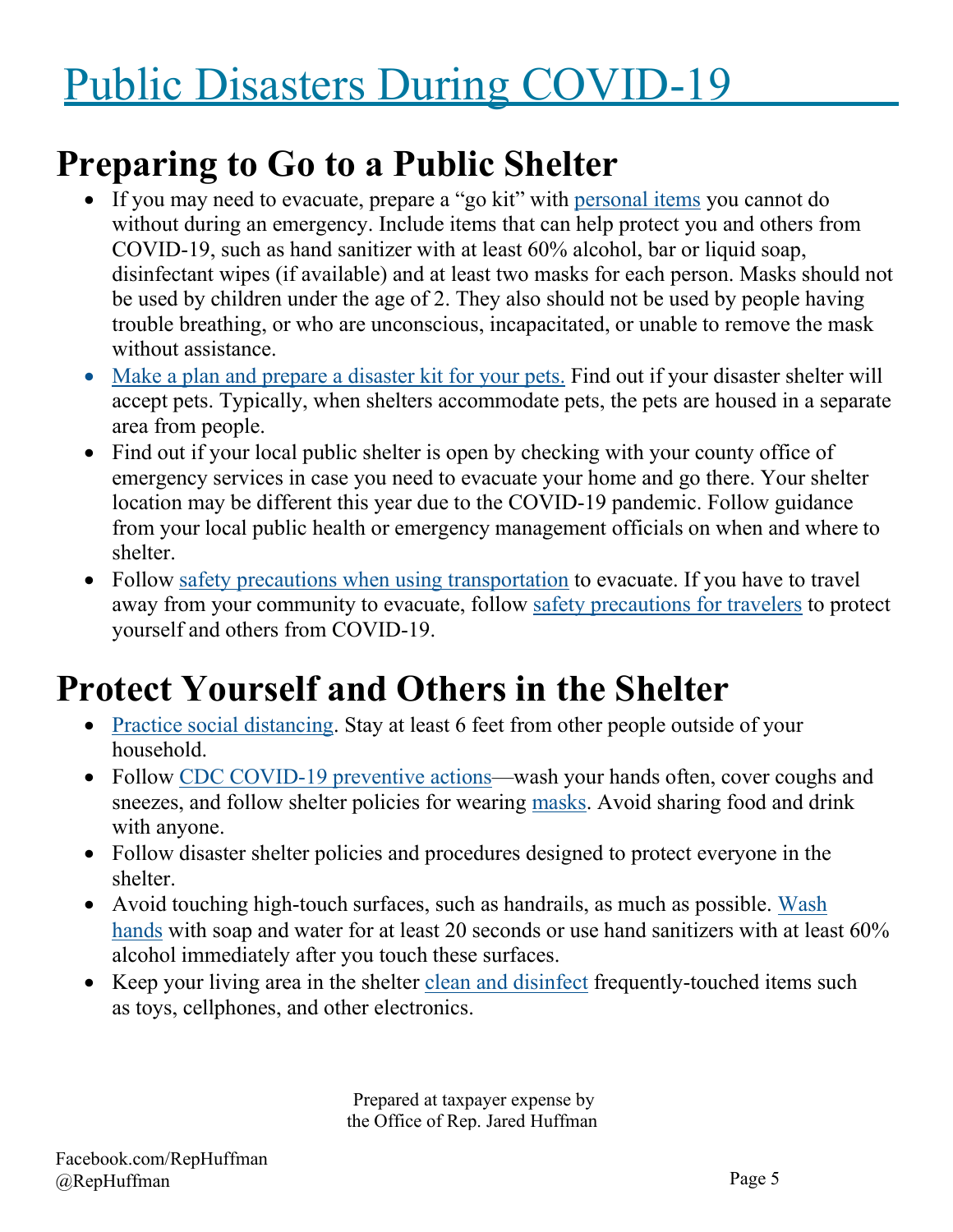• [If you feel sick](https://www.cdc.gov/coronavirus/2019-ncov/symptoms-testing/symptoms.html) when you arrive at the shelter or start to feel sick while sheltering, tell shelter staff immediately.



## <span id="page-5-0"></span>**Wildfire Smoke and COVID-19**

- The best way to protect against the potentially harmful effects of wildfire smoke is to reduce your exposure to wildfire smoke, for example, by seeking [cleaner air shelters and](https://www.cdc.gov/disasters/covid-19/wildfire_smoke_covid-19.html) [cleaner](https://www.cdc.gov/coronavirus/2019-ncov/php/cleaner-air-shelters.html) air spaces.
- Limit your outdoor exercise when it is smoky outside or choose lower-intensity activities to reduce your smoke exposure.

#### **Create a cleaner air space at home to protect yourself from wildfire smoke during the COVID-19 pandemic.**

- Use a portable air cleaner in one or more rooms. Portable air cleaners work best when run continuously with doors and windows closed.
- If you use a [do-it-yourself](https://www.youtube.com/watch?v=ukyF2xm8cws&feature=youtu.be) box fan filtration unit, never leave it unattended.
- During periods of extreme heat, pay attention to [temperature forecasts](https://www.weather.gov/forecastmaps) and know how to stay safe [in the heat.](https://www.cdc.gov/disasters/extremeheat/index.html)
- Whenever you can, use air conditioners, heat pumps, fans, and window shades to keep your cleaner air space comfortably cool on hot days.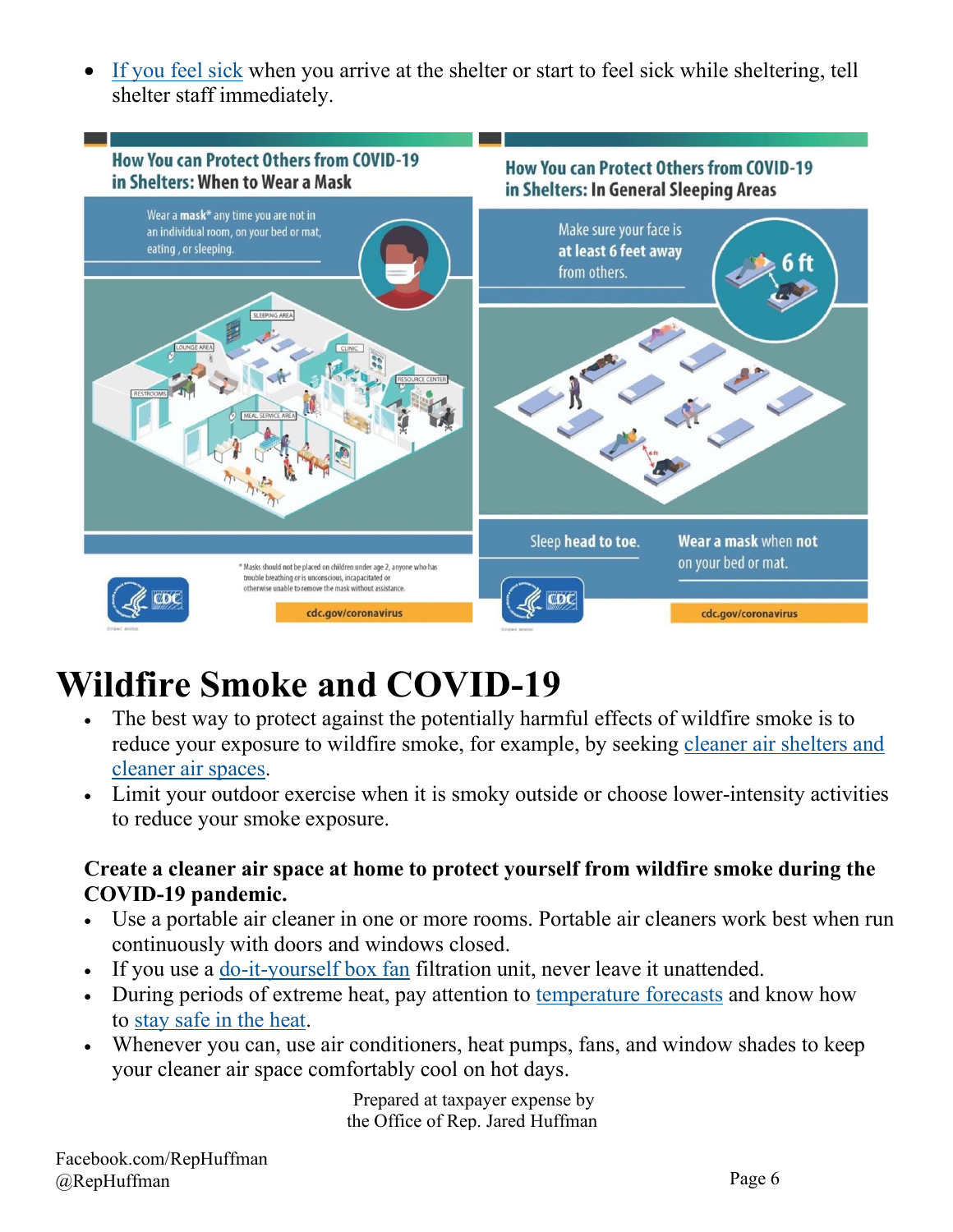- If you have a forced air system in your home, you may need to speak with a qualified heating, ventilation, and air conditioning (HVAC) professional about different filters (HEPA or MERV-13 or higher) and settings ("Recirculate" and "On" rather than "Auto") you can use to reduce indoor smoke.
- Avoid activities that create more indoor and outdoor air pollution, such as frying foods, sweeping, vacuuming, and using gas-powered appliances.

#### **Know the difference between symptoms from smoke exposure and COVID-19.**

- Some symptoms, like dry cough, sore throat, and difficulty breathing can be caused by both wildfire smoke exposure and COVID-19.
- Learn about [symptoms of COVID-19.](https://www.cdc.gov/coronavirus/2019-ncov/symptoms-testing/symptoms.html) Symptoms like fever or chills, muscle or body aches, and diarrhea are not related to smoke exposure. If you have any of these symptoms, the CDC COVID-19 [Self-Checker](https://www.cdc.gov/coronavirus/2019-ncov/symptoms-testing/coronavirus-self-checker.html) can help you determine whether you need further assessment or testing for COVID-19. If you have questions after using the CDC COVID-19 [Self-Checker,](https://www.cdc.gov/coronavirus/2019-ncov/symptoms-testing/coronavirus-self-checker.html) contact a healthcare provider.
- If you have [severe symptoms,](https://www.cdc.gov/coronavirus/2019-ncov/symptoms-testing/symptoms.html) like difficulty breathing or chest pain, immediately call 911 or the nearest emergency facility.

#### **Stay informed. Know where to find information about air quality and COVID-19 in your area.**

- Use the Air [Quality Index](https://www.airnow.gov/aqi/) (AQI) to check the air quality in your area.
- Visit [airnow.gov external icon](http://www.airnow.gov/) to find reliable information about wildfire smoke and air quality.
- If there is a large wildfire in your area, then there is likely an [Air Resource](http://www.wildlandfiresmoke.net/) [Advisor](http://www.wildlandfiresmoke.net/) assigned to provide wildfire smoke [outlooks.](https://wildlandfiresmoke.net/outlooks)
- For further information about wildfire smoke and your health, visit, [https://www.cdc.gov/air/wildfire-smoke/default.htm.](https://www.cdc.gov/air/wildfire-smoke/default.htm)
- Visit the CDC [COVID](https://www.cdc.gov/covid-data-tracker/index.html) Data Tracker for more information about COVID-19.
- Check resources from [state, local, tribal, and territorial health departments](https://www.cdc.gov/coronavirus/2019-ncov/cases-updates/cases-in-us.html) for more information on COVID-19 cases and deaths in a given area.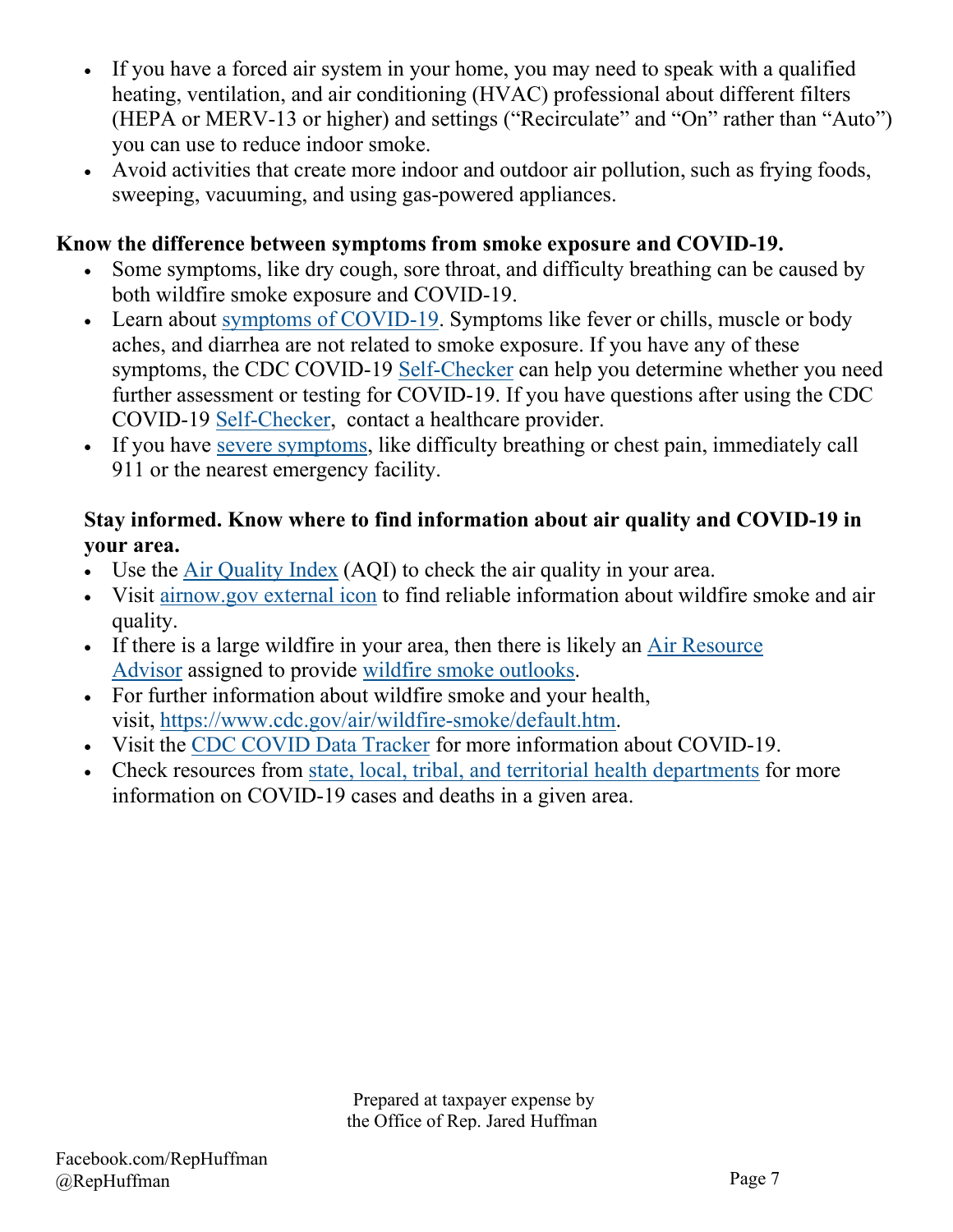# <span id="page-7-0"></span>Local Resources

### <span id="page-7-1"></span>**Evacuations**

For information on evacuation, Rep. Huffman advised residents of California's Second Congressional District to monitor alerts from local Sheriff s offices and the National Forest Service.

#### **Humboldt County**

Sheriff's Office: (707)445-7251 HSCO Facebook Page: <https://www.facebook.com/HumboldtSheriff> Sign up for alerts: [https://humboldtgov.org/2014/Emergency-](https://humboldtgov.org/2014/Emergency-Notifications)**[Notifications](https://humboldtgov.org/2014/Emergency-Notifications)** 

#### **Trinity County**

Sheriff's Office: (530)623-2611 TCSO Facebook Page: [https://www.facebook.com/Trinity-County-](https://www.facebook.com/Trinity-County-Sheriffs-Office-1635934306689276/)[Sheriffs-Office-1635934306689276/](https://www.facebook.com/Trinity-County-Sheriffs-Office-1635934306689276/) Sign up for CodeRED alerts: <https://www.trinitycounty.org/oes/codered>

**Del Norte County:** Sheriff's Office: (707)464-4191 DNCSO Facebook Page: [https://www.facebook.com/DelNorteCounty](https://www.facebook.com/DelNorteCountySheriffDepartment) [SheriffDepartment](https://www.facebook.com/DelNorteCountySheriffDepartment) Sign up for Del Norte County alerts: [http://www.co.del](http://www.co.del-norte.ca.us/news/delnortecommunityalertsystem)[norte.ca.us/news/delnortecommunityalertsystem](http://www.co.del-norte.ca.us/news/delnortecommunityalertsystem)

**Sonoma County:** Sonoma County Sheriff: (707) 565-2511 Sonoma County Sheriff Facebook: <https://www.facebook.com/sonoma.sheriff> Sign up for Sonoma County Emergency Alerts: [https://socoemergency.org/get](https://socoemergency.org/get-ready/sign-up/)[ready/sign-up/](https://socoemergency.org/get-ready/sign-up/)

#### **Marin County:**

Marin County Sheriff: (415) 473-7250 Marin County Sheriff Facebook: [https://www.facebook.com/MarinCou](https://www.facebook.com/MarinCountySheriff/) [ntySheriff/](https://www.facebook.com/MarinCountySheriff/) Sign up for Marin County Emergency Alerts: [https://www.marinsheriff.org/services/e](https://www.marinsheriff.org/services/emergency-services/alert-marin) [mergency-services/alert-marin](https://www.marinsheriff.org/services/emergency-services/alert-marin)

#### **Mendocino County:**

Mendocino County Sheriff: (707) 463-4086 Mendocino County Sheriff Facebook: [https://www.facebook.com/Mendocin](https://www.facebook.com/MendocinoSheriff/) [oSheriff/](https://www.facebook.com/MendocinoSheriff/) Sign up for Mendocino County Emergency Alerts: [https://www.mendocinocounty.org/gov](https://www.mendocinocounty.org/government/executive-office/office-of-emergency-services/emergency-notifications-and-alerts) [ernment/executive-office/office-of-emergency](https://www.mendocinocounty.org/government/executive-office/office-of-emergency-services/emergency-notifications-and-alerts)[services/emergency-notifications-and-alerts](https://www.mendocinocounty.org/government/executive-office/office-of-emergency-services/emergency-notifications-and-alerts)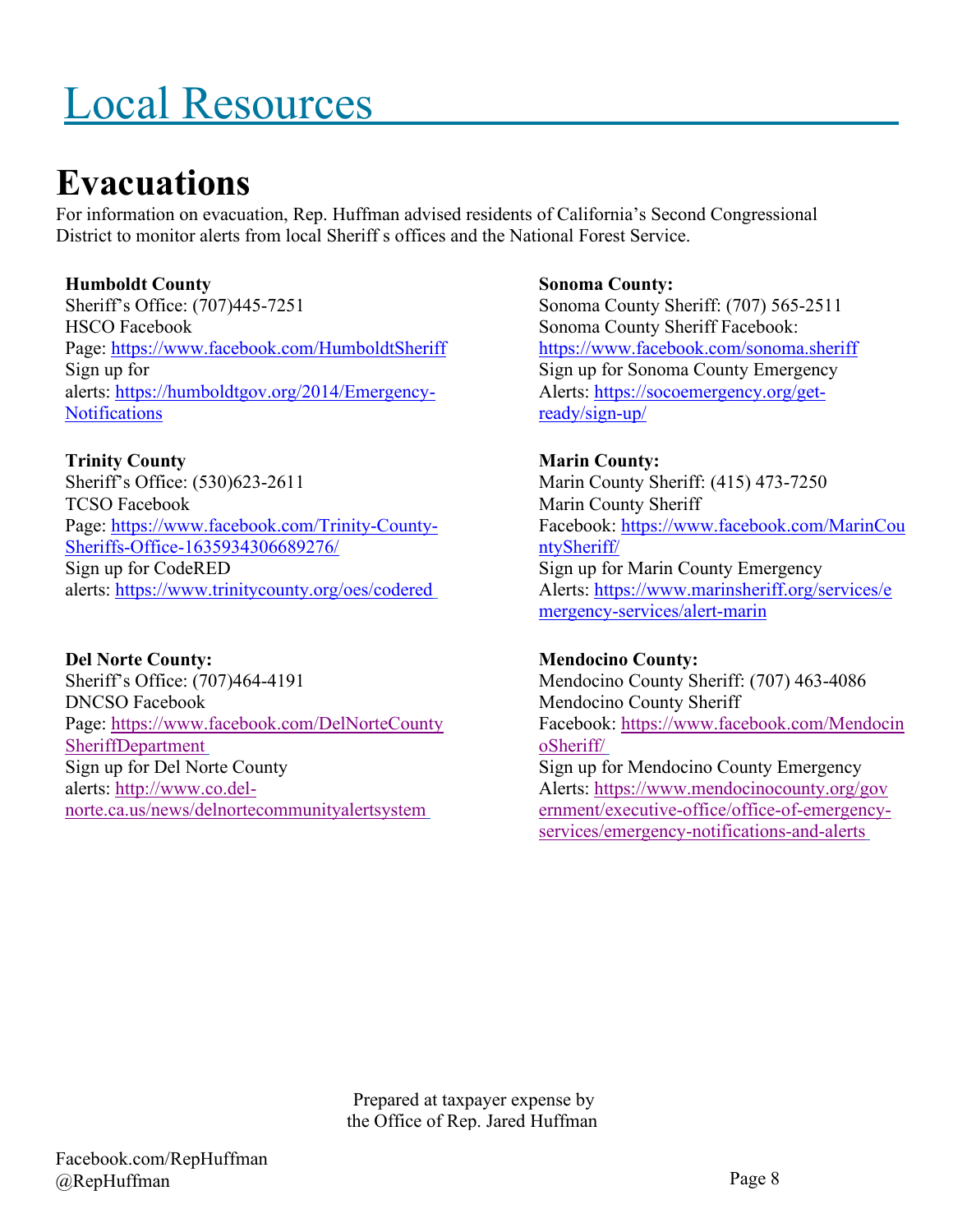# <span id="page-8-0"></span>Major Disaster Assistance Programs

# <span id="page-8-1"></span>**FEMA**

Depending on post-disaster conditions and severity, a Major Disaster Declaration may be established for any Northern California counties affected by wildfires. This declaration includes three programs:

- Public Assistance: helps communities state and local governments and certain nonprofit organizations – absorb the costs of emergency measures such as removing debris and repairing or replacing structures such as public buildings, roads, bridges, and public utilities.
- Hazard Mitigation: grants to local governments and tribes for post-disaster mitigation activities to reduce the risk and effects of future disasters, such as acquisition of high-risk properties, retrofitting buildings, and code enforcement.
- Individual Assistance: covers individual needs like disaster housing for displaced individuals, grants for needs not covered by insurance, crisis counseling, and disasterrelated unemployment assistance.

If you are affected by the fires, please start by registering at [http://www.disasterassistance.gov](http://www.disasterassistance.gov/) so thatyou can get the help you need.

Please have the following information available when you call or visit:

- A phone number and a reliable alternate in case FEMA needs to call you back
- Address of the damaged property
- Social Security number
- Bank account information (or direct deposit information)
- Insurance information (if you have insurance)
- Brief description of damages
- Current mailing address
- Pen and paper to write down your registration number

Government disaster assistance only covers basic needs and usually will not compensate you for your entire loss. If you have insurance, the government may help pay for basic needs not covered under your insurance policy.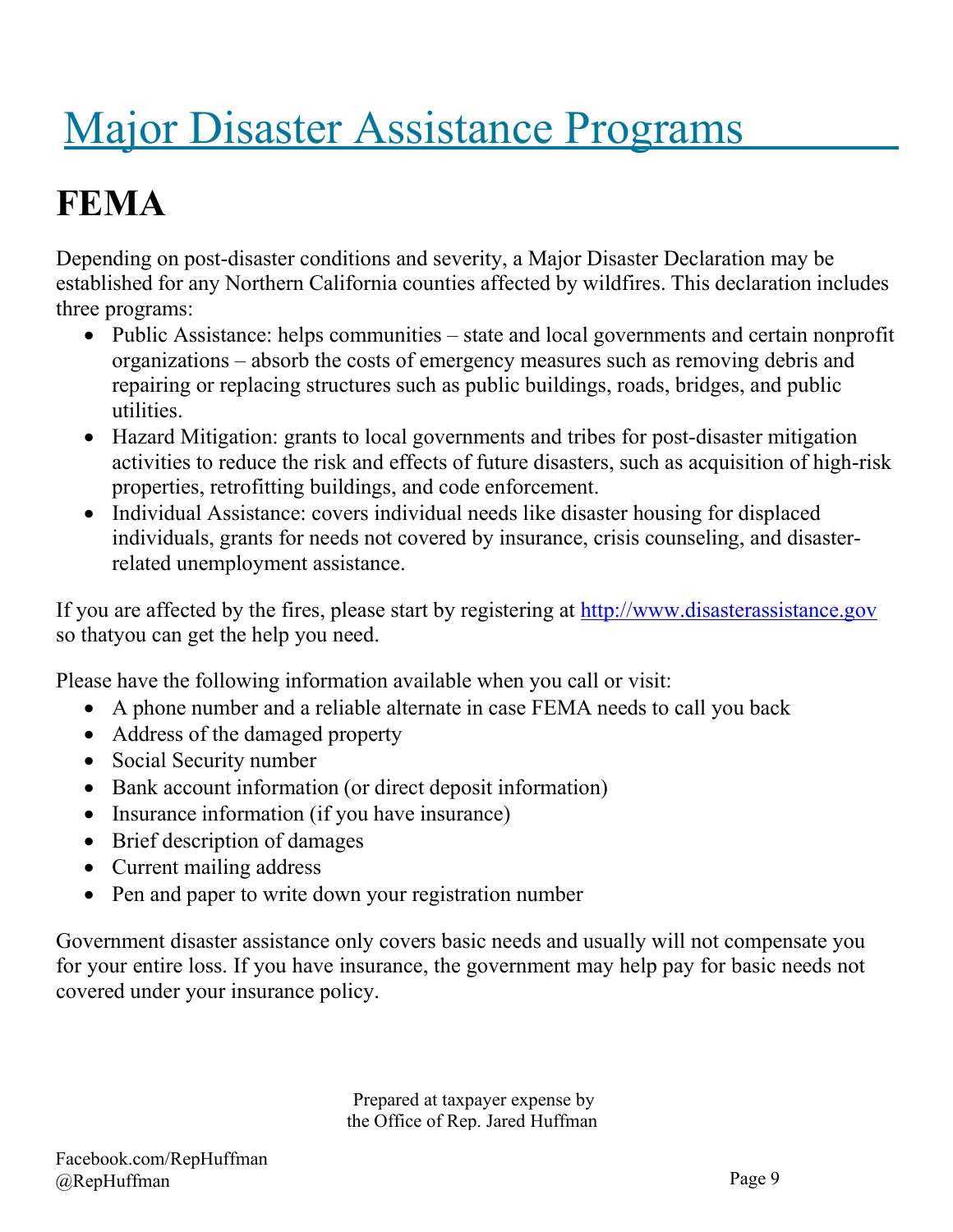Disaster-related assistance may include:

- Rental payments for temporary housing for those whose homes are unlivable
- Grants for home repairs and replacement of essential household items
- Unemployment payments for workers who temporarily lost jobs because of the disaster and do not qualify for state benefits (self-employed)
- Low-interest loans to cover residential losses not fully compensated by insurance
- Crisis counseling for those traumatized by the disaster
- Advisory assistance for legal veterans' benefits and social security matters.

Assistance for Indian tribal governments:

- A Chief Executive of a federally recognized tribal government may request (through FEMA) the President declare an emergency or major disaster for the tribal government *or* be considered as part of a state's declaration request.
- The tribal government, however, cannot receive the same type of assistance (i.e., Public Assistance, Individual Assistance, Hazard Mitigation) through both tribal *and* state declarations for the same incident.
- Before requesting a declaration, your tribal government must confirm that it has activated its emergency plan.
- Learn more online: www.fema.gov/tribal-declaration-and-disaster-assistance[resources](https://www.fema.gov/tribal-declaration-and-disaster-assistance-resources)

# <span id="page-9-0"></span>**Small Business Administration (SBA)**

Depending on post-disaster conditions and severity, the SBA can offer low-interest disaster loans. These loans are not just for small businesses. They are available to qualifying businesses of all sizes, private non-profit organizations, homeowners, and renters.

SBA disaster loans can be used to repair or replace the following items damaged or destroyed in a declared disaster: real estate, personal property, machinery and equipment, and inventory and business assets. Learn more online: [https://www.sba.gov/funding-programs/disaster-assistance.](https://www.sba.gov/funding-programs/disaster-assistance)

The process to apply for disaster assistance is simple. To qualify, your business or home must be in an affected area as stated by a disaster declaration at [disasterloan.sba.gov.](https://disasterloanassistance.sba.gov/ela/s/)

- **Step 1**: Check disaster declarations
	- o See if the SBA has issued a disaster declaration in your area
	- o *If this hasn't happened yet, check back – it's possible a declaration hasn't been requested yet but will still come.*
- **Step 2**: Apply for a disaster loan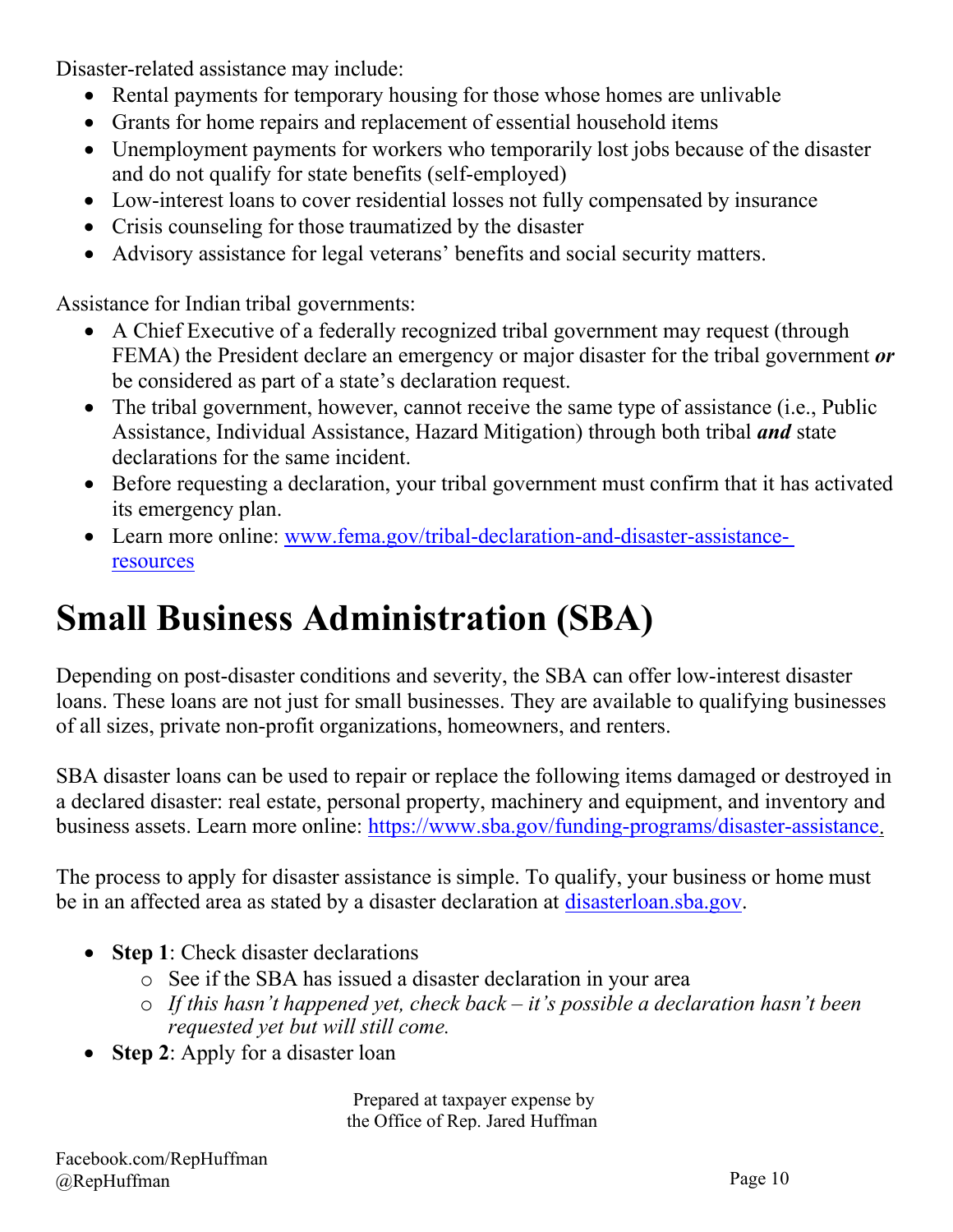- o Loans are available for businesses and homes affected by disaster
- **Step 3**: Check your status
	- o Log in to your account and check your email for updates

# <span id="page-10-0"></span>**State Taxes and Internal Revenue Service (IRS)**

The IRS will automatically identify taxpayers located in the covered disaster area and applies automatic filing and payment relief. But affected taxpayers who reside or have a business located outside the covered disaster area must call the IRS disaster hotline at 866-562-5227 to request this tax relief.

In addition, for wineries and other businesses whose operations were affected by the fires TTB will consider waiving late filing, payment, or deposit penalties on a case-by-case basis. To qualify for such a waiver, a taxpayer must:

- Demonstrate, to the satisfaction of the appropriate TTB officer, that the fires directly affected your ability to timely file, pay, or deposit
- Contact the TTB National Revenue Center (NRC) at: 877-882-3277 or on their online contact form: [https://www.ttb.gov/webforms/contact\\_nrc.shtml](https://www.ttb.gov/webforms/contact_nrc.shtml)

## <span id="page-10-1"></span>**Fire Management Assistance Grant Program**

Depending on disaster conditions and severity these grants may be awarded to communities.

The grants are available to states, local and tribal governments, for the mitigation, management, and control of fires on publicly or privately owned forests or grasslands. The FMAG Program provides a 75 percent Federal cost share and the State pays the remaining 25 percent for actual costs. Eligible firefighting costs may include expenses for field camps; equipment use, repair and replacement; tools, materials and supplies; and mobilization and demobilization activities.

For more information on this program, visit [https://www.fema.gov/assistance/public/fire](https://www.fema.gov/assistance/public/fire-management-assistance)[management-assistance#](https://www.fema.gov/assistance/public/fire-management-assistance)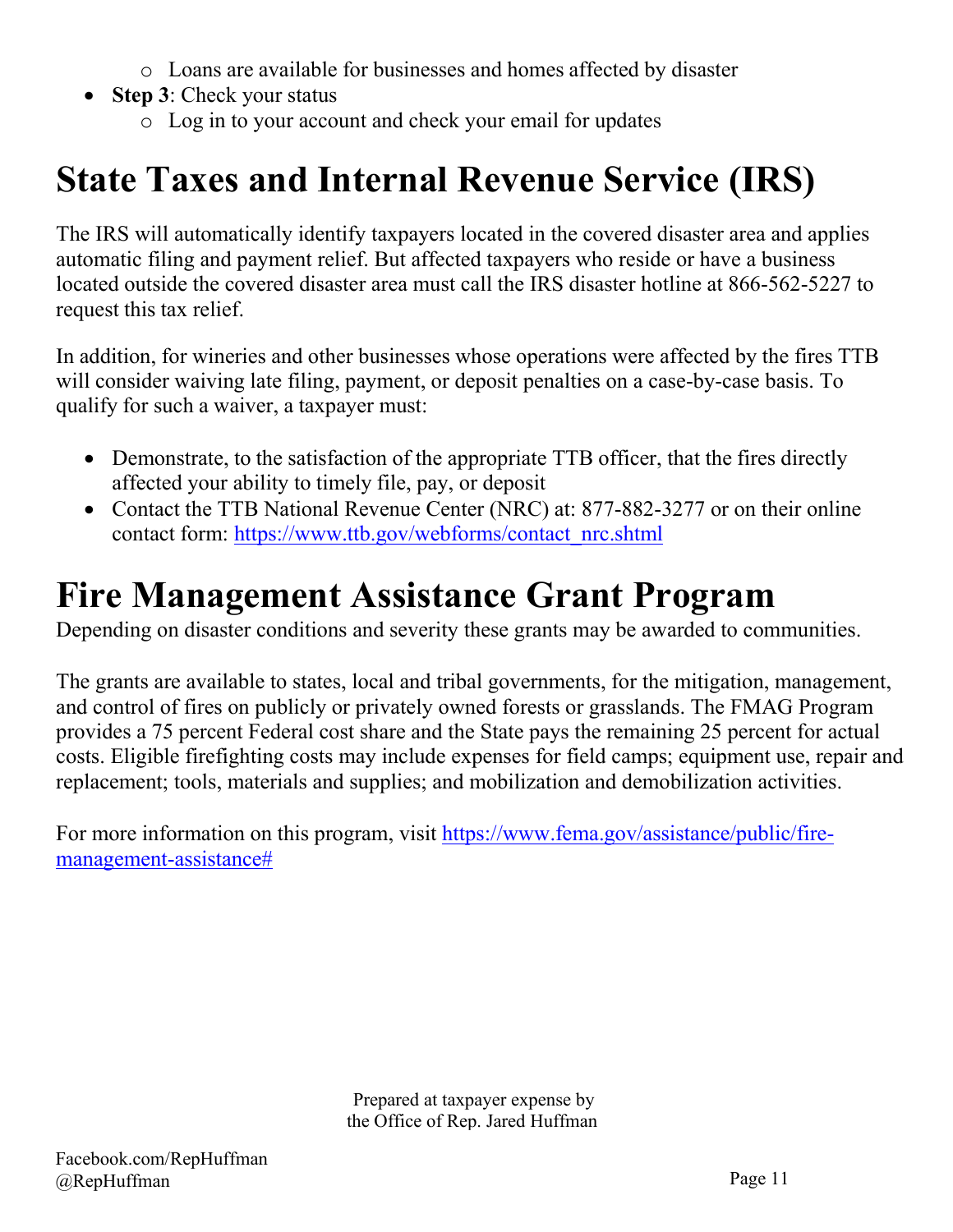# <span id="page-11-0"></span>**Department of Agriculture (USDA)**

The USDA has several disaster assistance programs for crop and livestock losses, to rehabilitate farmland, watersheds, and forests, and to provide support for rural businesses and homes. Please review their disaster resources online at: [https://www.usda.gov/topics/disaster/reference](https://www.usda.gov/topics/disaster/reference-%20guide-usda-disaster-resources-farmers-ranchers-and-communities)[guide-usda-disaster-resources-farmers-ranchers-and-communities](https://www.usda.gov/topics/disaster/reference-%20guide-usda-disaster-resources-farmers-ranchers-and-communities)

You can contact your local USDA Service Center to get started:

Mendocino and Ukiah Service Center 1252 Airport Park Blvd Ste B1 (707) 468- 9223

Humboldt and Del Norte Service Center 5630 S Broadway, Eureka (707) 443-6714

Marin and Sonoma Service Center 5401 Old Redwood Hwy Ste 100 (707) 794-1242 ext 3

Trinity Service Center 3644 Avtech Pkwy, Redding, CA 96002 (530) 226-2589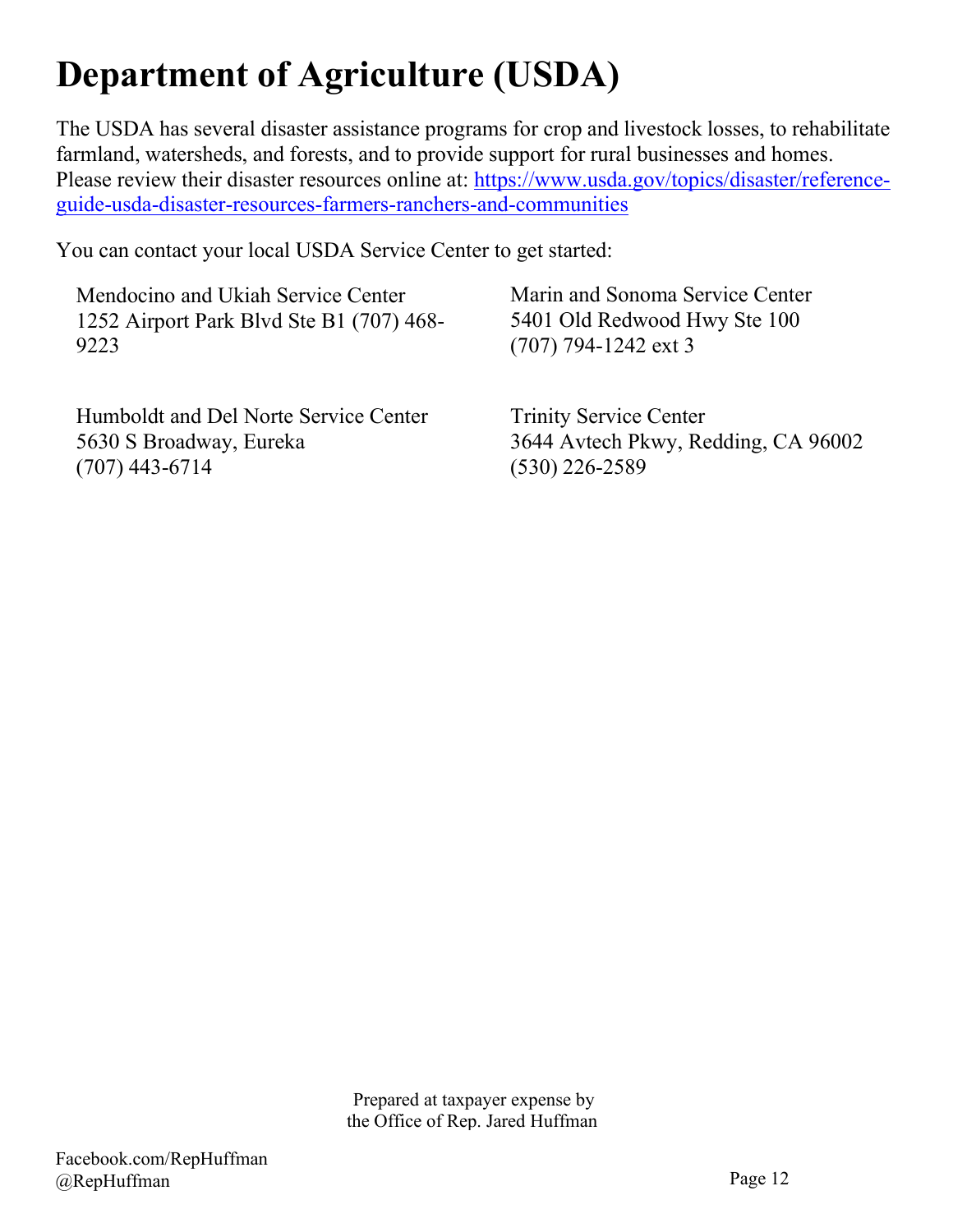# <span id="page-12-0"></span>Lost Document Replacement

| (Document)                                       | (Who to Contact for Replacement)                                                                                                                                                                                                                                              |
|--------------------------------------------------|-------------------------------------------------------------------------------------------------------------------------------------------------------------------------------------------------------------------------------------------------------------------------------|
| <b>EBT</b> Card                                  | California's CalFresh is part of the federal program known as the Supplemental Nutrition<br>Assistance Program (SNAP – formerly known as Food Stamps). For lost EBT card<br>replacements call 877-328-9677 right away or contact your local county social services<br>worker. |
| <b>Birth and</b><br>Death<br><b>Certificates</b> | Visit California Department of Public Health online at http://www.cdph.ca.gov or call<br>916-445-2684. \$25 fee for replacement.                                                                                                                                              |
| <b>Lost Green</b><br>Card                        | Visit http://www.uscis.gov and complete Form I-90, application to replace a permanent<br>resident card, and file it online or by mail. Call 800-375-5283 to check the application<br>status.                                                                                  |
| California<br><b>Driver License</b>              | Visit https://www.dmv.ca.gov/portal/dmv-online/ or a California DMV office to complete<br>an application. Replacement license forms must be delivered in person. For more<br>information, call 800-777-0133.                                                                  |
| <b>Insurance</b><br>information                  | The California Department of Insurance has resources available to help. Call their hotline<br>at 800-927-4357 or visit the Department's website for tips and advice at<br>https://www.insurance.ca.gov/01-consumers/140-catastrophes/WildfireResources.cfm                    |
| <b>Medicare</b><br>Cards                         | Visit http://www.ssa.gov/medicare or call 800-772-1213 (TTY) 800-325-0778                                                                                                                                                                                                     |
| <b>Social Security</b><br>Card                   | Visit http://www.ssa.gov or call 800-772-1213 (TTY)888-874-7793                                                                                                                                                                                                               |
| <b>Military</b><br><b>Records</b>                | Visit http://www.archives.gov/contact/ or call 866-272-6272                                                                                                                                                                                                                   |
| <b>Passport</b>                                  | Visit http://www.travel.state.gov or call 1-877-487-2778 or (TTY) 888-874-7793                                                                                                                                                                                                |
| <b>U.S. Tax</b><br><b>Returns</b>                | Visit http://www.irs.gov or call 800-829-1040                                                                                                                                                                                                                                 |